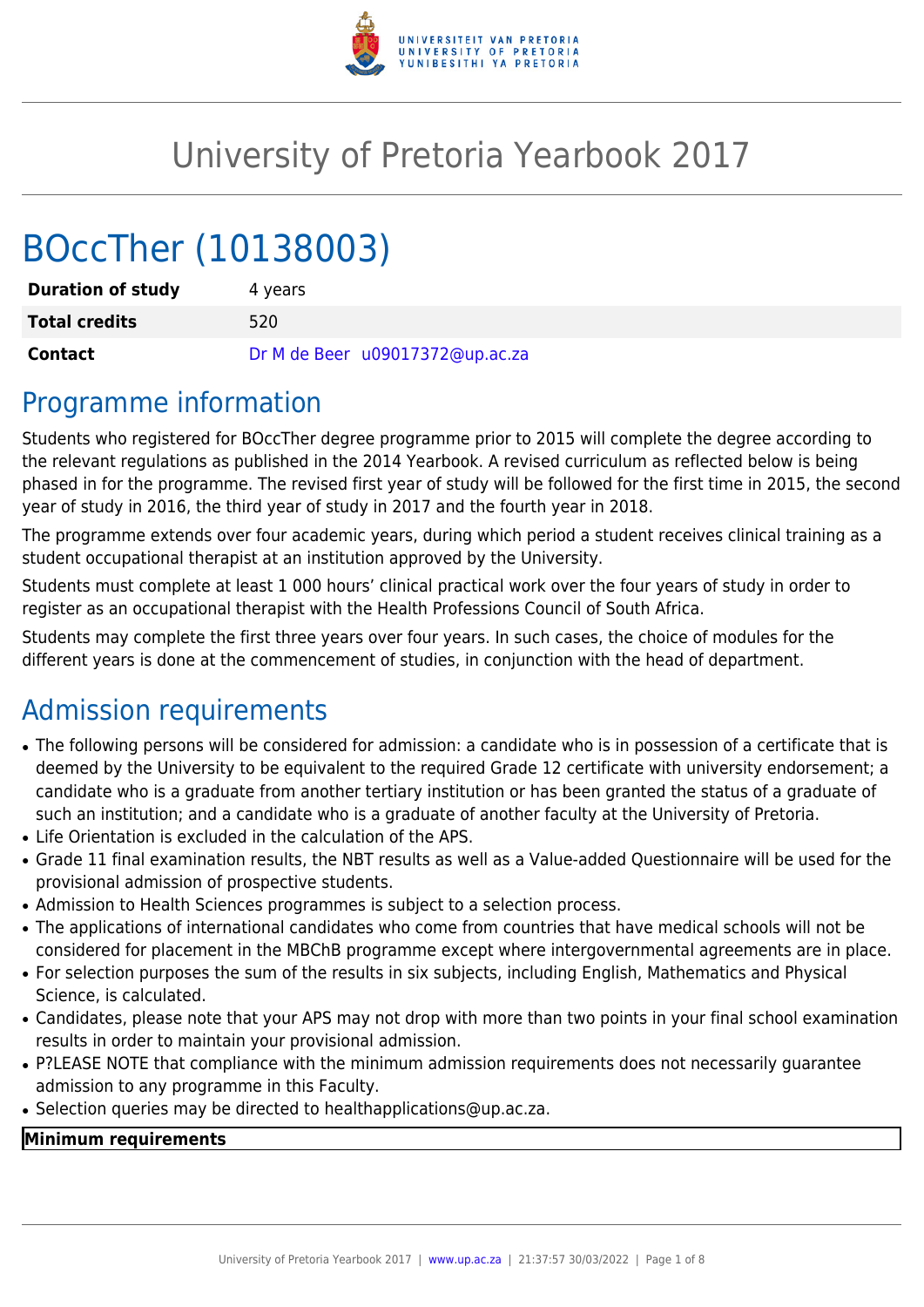

|         | <b>Achievement level</b> |  |  |             |  |  |  |                                                                                                             |  |  |  |             |
|---------|--------------------------|--|--|-------------|--|--|--|-------------------------------------------------------------------------------------------------------------|--|--|--|-------------|
| English |                          |  |  | Mathematics |  |  |  | <b>Physical Science</b>                                                                                     |  |  |  |             |
|         |                          |  |  |             |  |  |  | [NSC/IEB] HIGCSE [AS-Level ]A-Level ]NSC/IEB [HIGCSE ]AS-Level ]A-Level ]NSC/IEB [HIGCSE ]AS-Level ]A-Level |  |  |  | <b>IAPS</b> |
| 14      |                          |  |  |             |  |  |  |                                                                                                             |  |  |  |             |

# Additional requirements

Also consult General Regulations.

**Note**: Each student in Occupational Therapy must apply immediately after admission to the first year of study, to the Registrar of the Health Professions Council of South Africa for registration as a student in Occupational Therapy.

# Other programme-specific information

**Important**: The modules AIM 101 Academic information management and ELH 121 and 122 Academic English for Health Sciences must be completed before registration for the fourth year of study.

#### **Note**:

- i. Consult the Department of Physiology regarding possible prerequisites for the modules in question.
- ii. Students who enrolled for the BOccTher degree programme prior to 2015, will complete the degree under the old curriculum.
- iii. Students who fail a year in the existing curriculum will be managed on an individual basis in the Department of Occupational Therapy.
- iv. The total credits and regulations for the old curriculum appear in the 2014 yearbook and are applicable for these students.

# Examinations and pass requirements

#### **Subminimum**

In modules with a written as well as a practical and/or clinical examination, a subminimum of 40% is required in the written as well as the practical and/or clinical sections of the examination.

#### **Examination after one semester**

A final-year student who has failed one module but who has passed all other modules, may be admitted to a special examination in the module in question at the end of the first semester of the subsequent year, after satisfactory attendance at lectures and clinical work during the first semester.

- In accordance with the stipulations of the General Regulations, no minimum year or semester mark is needed for admission to the examination, and all registered students are admitted to the examination automatically.
- The final mark for a specific module in Nursing Science, Physiotherapy, Radiography, Occupational Therapy and Human Nutrition (at least 50% is required to pass) is calculated from the examination mark as well as the mark compiled from the evaluation of a student during continuous, objective and controlled assessment opportunities during the course of the quarter/semester/year. At least one formal assessment per module is set as the minimum norm, and students will be exposed on a continuous and regular basis to self-directed assignments in order to promote reflective learning.
- In the case of modules with practical components, students are required to also comply with the applicable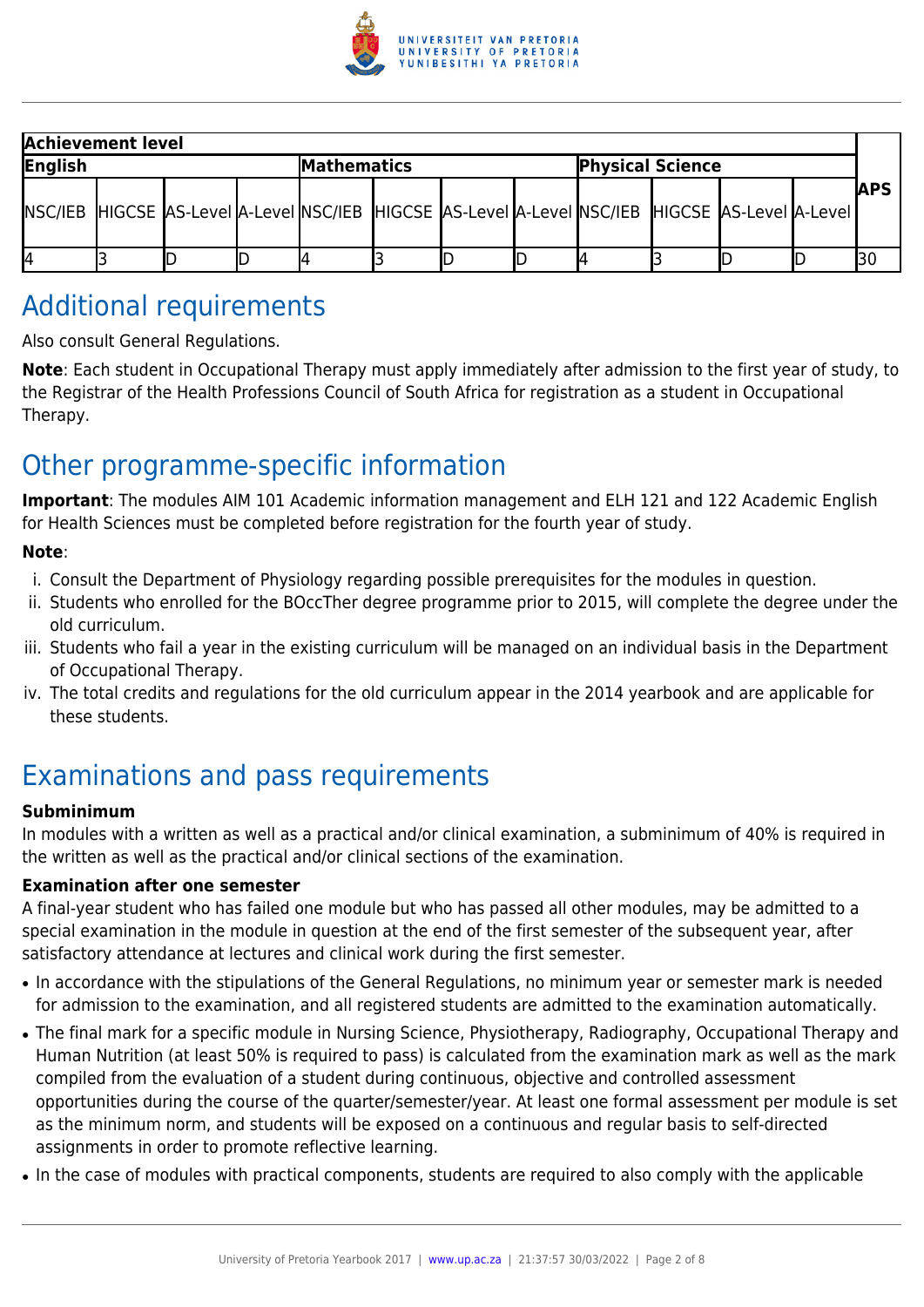

attendance requirements with regard to acquiring practical skills before a pass mark can be obtained for the module.

- There are two main examination opportunities per annum, the first and second examination. In respect of firstsemester modules, the first examination opportunity is in May/June and the second examination opportunity in July. In respect of second-semester modules, the first examination opportunity is in October/ November and the second examination opportunity in November/December of the same year. Where students need to work additional clinical hours to be allowed to do a second examination, the Head of Department will determine the second examination opportunity.
- Only two examination opportunities per module are allowed. If a student fails a module at the second examination opportunity, the module must be repeated.
- A second examination opportunity in a module is granted to students in the following cases:
	- If a student obtains a final mark of less than 50% in the relevant module at the first examination opportunity and thus fails.
	- If a student does not obtain the subminimum in the examination, as required for a specific module.

- If a student does not sit the examination in a module at the first examination opportunity due to illness or extraordinary circumstances.

- Students intending to sit the second examination due to the reasons mentioned above, must register for the second examination opportunity 24 hours after the results have been made public.
- If a student fails a module at the first examination opportunity, the examination mark obtained in the relevant module at the second examination opportunity will be calculated as the final mark. The marks obtained with continuous evaluation during the course of the quarter/semester/year will not be taken into calculation. If the student passes the module at the second examination opportunity, a maximum of 50% is awarded as a pass mark to the module in question.
- If a student could not sit the examination in a module at the first examination opportunity due to illness or extraordinary circumstances, the continuous evaluation mark, together with the examination mark obtained in the module in question at the second examination opportunity, will be calculated as the final mark obtained in the module.
- The School of Healthcare Sciences applies the General Regulations, according to which a student requiring a limited number of modules to complete his or her degree, may in terms of faculty regulations, be admitted to a special examination in the modules in question.

### Promotion to next study year

Students in the first year of study who do not qualify for admission to the second year of study are automatically subjected to selection again.

- A student must pass in all the prescribed core modules of a specific year of study to be promoted to a subsequent year of study. A student can only be promoted to a subsequent year of study if the student has not failed more than two fundamental modules of seven weeks each per semester or one module of 14 weeks per semester. A non-negotiable prerequisite for admission to the final year of study is pass marks in all the core and fundamental modules of the preceding years of study. Refer to the programmes for fundamental modules in each discipline.
- A pass mark refers to a final mark of at least 50%.
- Modules with practical and clinical training credits cannot be passed unless all the prescribed clinical hours and practical activities have been completed to the satisfaction of the head of department.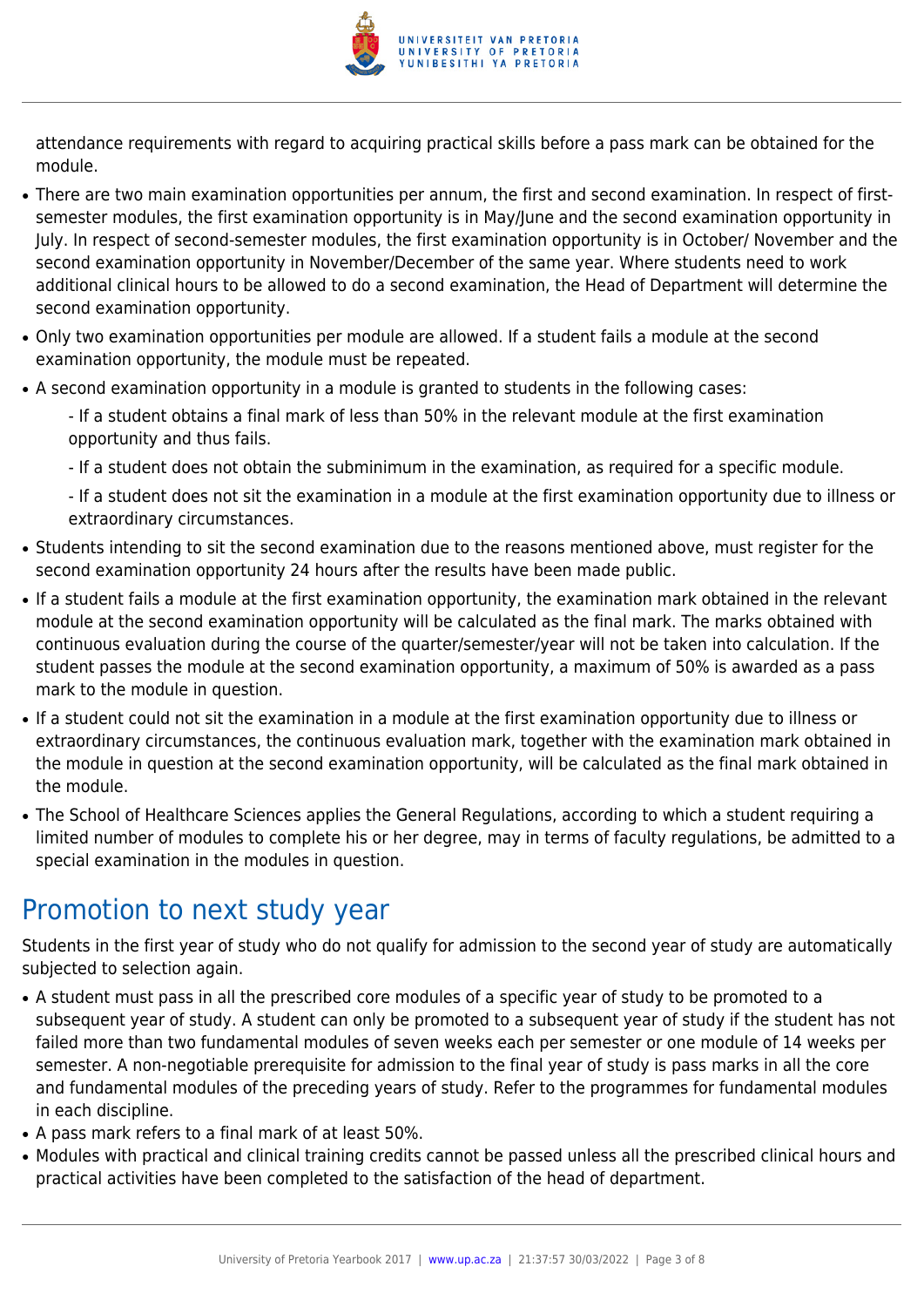

- The Chairperson of the examination moderating meeting may, after assessing the student's total profile, grant special approval to be promoted to the next year of study.
- The exception is the Department of Human Nutrition, where the regulations as applicable in the Faculty of Natural and Agricultural Sciences regarding the modules presented by that Faculty, are relevant.
- Modules can only be taken in advance or repeated if it can be accommodated in the existing examination timetable.
- A student who must repeat a year of study may, with the approval of the Chairperson of the examination moderating meeting and the head of department concerned, be allowed to take fundamental modules of the subsequent year, if he/she complies with all the prerequisites for the relevant modules. No adjustment to existing timetables will be allowed.

The following fundamental modules are relevant:

- Department of Nursing Science: SLK 110, 120; FSG 251,252
- Department of Physiotherapy: SOH 254; FSG 251, 252, 261, 262; SLK 210, ANP 210; GMB 252, 253, 254; FAR 381, 382
- Department of Occupational Therapy: ZUL 110; SEP 110; SLK 210, 220; FSG 251, 252, 261, 262; ANP 210; RPD 481, GNK 286
- Department of Human Nutrition: FLG 211, 212, 221, 222; BCM 251, 252, 261, 262; FAR 381, 382, VDS 322; VDB 321
- Department of Radiography: FSG 251, 252, 262; GNK 286; ANP 210.

# Pass with distinction

The BOccTher degree is conferred with distinction on a student who has obtained an average of at least 75% in the core modules in the final year of study.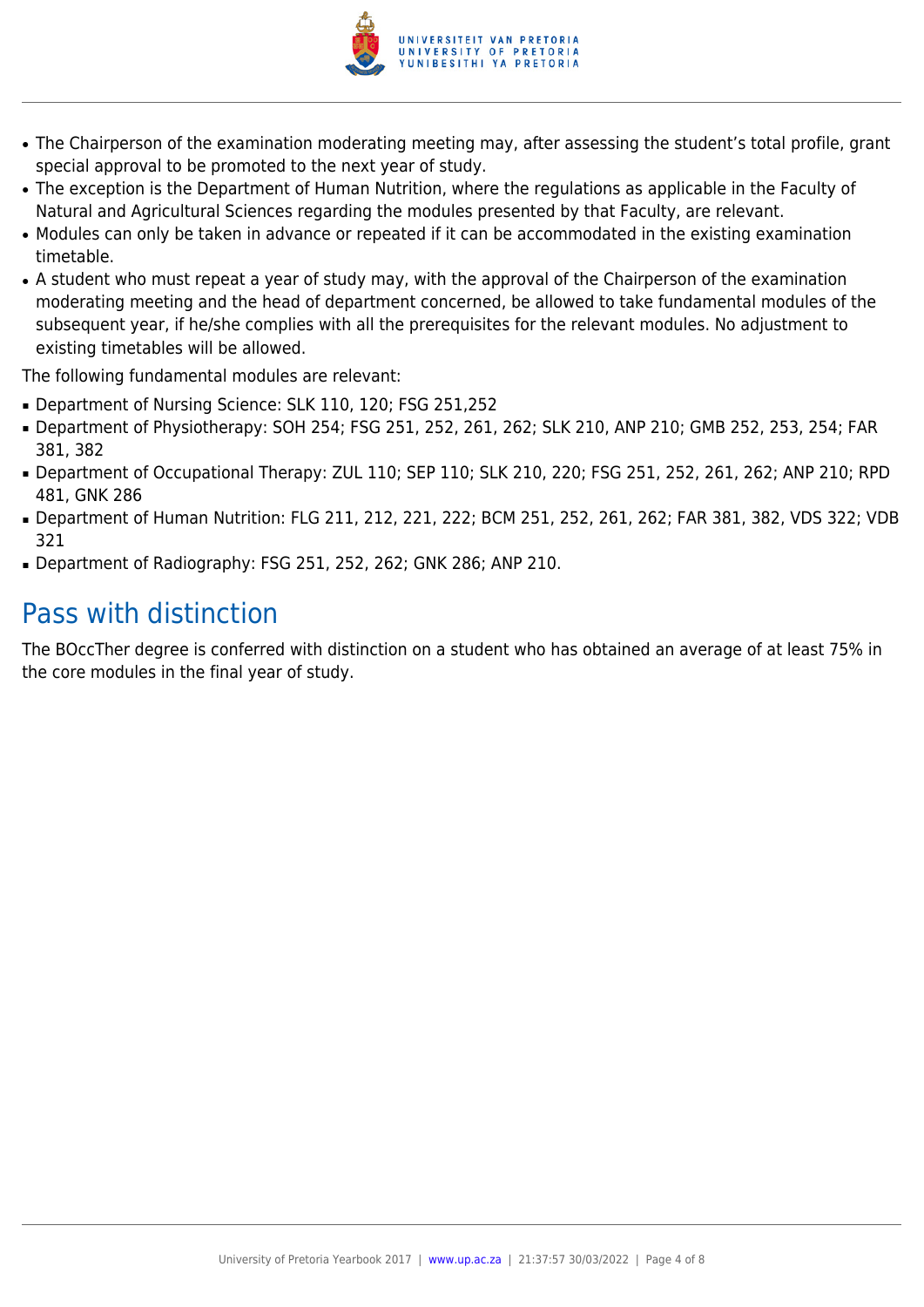

# Curriculum: Year 1

#### **Minimum credits: 151**

Choose between Sepedi SEP 110 and Zulu ZUL 110

### **Fundamental modules**

[Introduction to anatomy 151](https://www.up.ac.za/yearbooks/2017/modules/view/ANA 151) (ANA 151) - Credits: 6.00 [Anatomy of the limbs 152](https://www.up.ac.za/yearbooks/2017/modules/view/ANA 152) (ANA 152) - Credits: 6.00 [Anatomy of the torso 161](https://www.up.ac.za/yearbooks/2017/modules/view/ANA 161) (ANA 161) - Credits: 6.00 [Anatomy of the head and neck 162](https://www.up.ac.za/yearbooks/2017/modules/view/ANA 162) (ANA 162) - Credits: 6.00 [Physiology 161](https://www.up.ac.za/yearbooks/2017/modules/view/FSG 161) (FSG 161) - Credits: 12.00 [Physiology 162](https://www.up.ac.za/yearbooks/2017/modules/view/FSG 162) (FSG 162) - Credits: 12.00 [Basic emergency care 286](https://www.up.ac.za/yearbooks/2017/modules/view/GNK 286) (GNK 286) - Credits: 5.00 [Medical terminology 180](https://www.up.ac.za/yearbooks/2017/modules/view/MTL 180) (MTL 180) - Credits: 12.00 [Sepedi for beginners 110](https://www.up.ac.za/yearbooks/2017/modules/view/SEP 110) (SEP 110) - Credits: 12.00 [Psychology 110](https://www.up.ac.za/yearbooks/2017/modules/view/SLK 110) (SLK 110) - Credits: 12.00 [Psychology 120](https://www.up.ac.za/yearbooks/2017/modules/view/SLK 120) (SLK 120) - Credits: 12.00 [isiZulu for beginners 110](https://www.up.ac.za/yearbooks/2017/modules/view/ZUL 110) (ZUL 110) - Credits: 12.00 [Academic information management 101](https://www.up.ac.za/yearbooks/2017/modules/view/AIM 101) (AIM 101) - Credits: 6.00 [Academic information management 111](https://www.up.ac.za/yearbooks/2017/modules/view/AIM 111) (AIM 111) - Credits: 4.00 [Academic information management 121](https://www.up.ac.za/yearbooks/2017/modules/view/AIM 121) (AIM 121) - Credits: 4.00 [Academic English for Health Sciences \(BCur, BDietetics, BOH, BOccTher, BRad and BPhysT\) 121](https://www.up.ac.za/yearbooks/2017/modules/view/ELH 121) (ELH 121) - Credits: 6.00 [Academic English for Health Sciences122](https://www.up.ac.za/yearbooks/2017/modules/view/ELH 122) (ELH 122) - Credits: 6.00 [Academic orientation 110](https://www.up.ac.za/yearbooks/2017/modules/view/UPO 110) (UPO 110) - Credits: 0.00

### **Core modules**

[Integrated healthcare leadership 120](https://www.up.ac.za/yearbooks/2017/modules/view/IHL 120) (IHL 120) - Credits: 8.00 [Occupational science 100](https://www.up.ac.za/yearbooks/2017/modules/view/OCX 100) (OCX 100) - Credits: 14.00 [Occupational therapy 100](https://www.up.ac.za/yearbooks/2017/modules/view/OTX 100) (OTX 100) - Credits: 10.00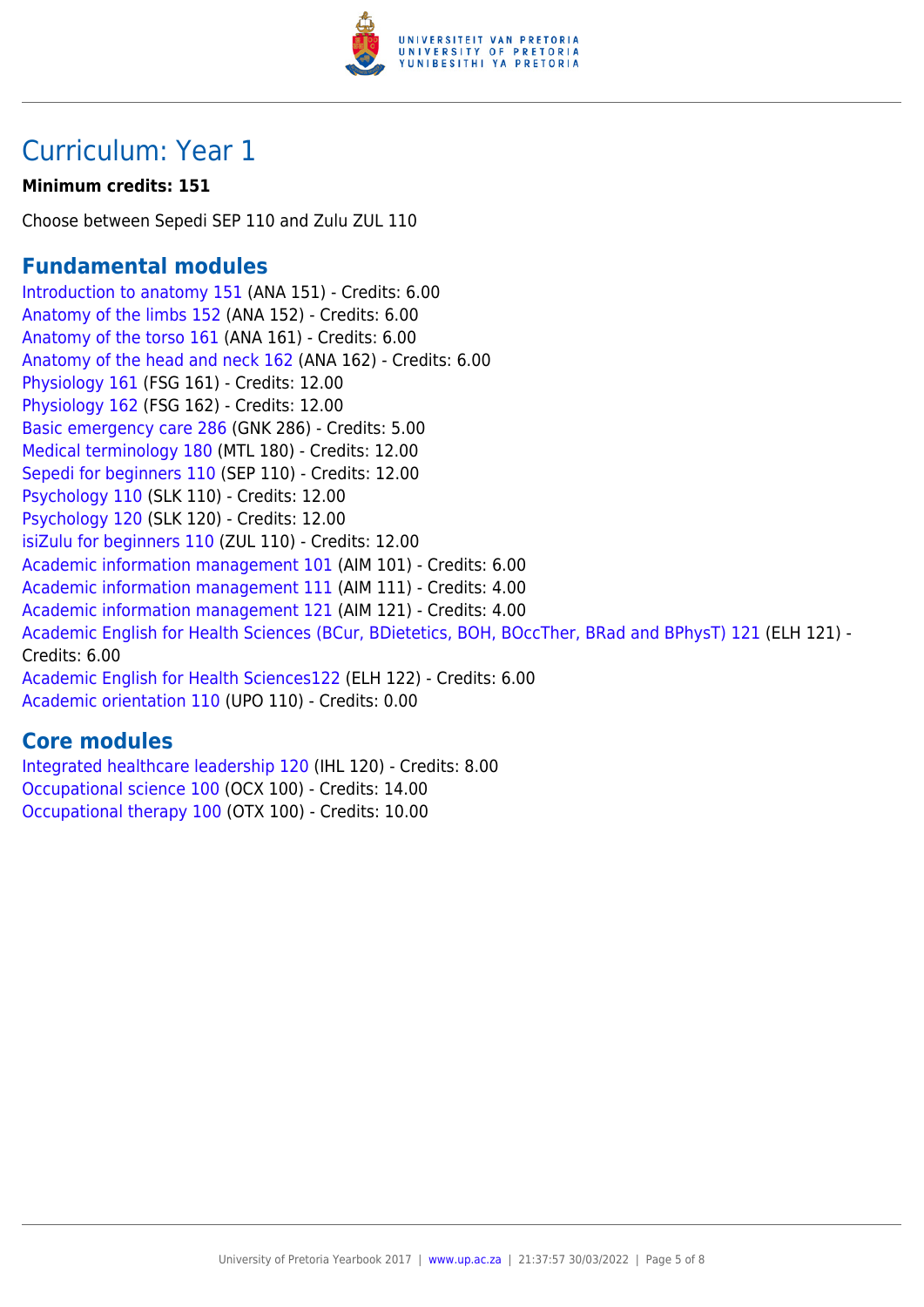

# Curriculum: Year 2

#### **Minimum credits: 120**

### **Fundamental modules**

[Physiology 251](https://www.up.ac.za/yearbooks/2017/modules/view/FSG 251) (FSG 251) - Credits: 6.00 [Physiology 252](https://www.up.ac.za/yearbooks/2017/modules/view/FSG 252) (FSG 252) - Credits: 6.00 [Physiology 261](https://www.up.ac.za/yearbooks/2017/modules/view/FSG 261) (FSG 261) - Credits: 6.00 [Physiology 262](https://www.up.ac.za/yearbooks/2017/modules/view/FSG 262) (FSG 262) - Credits: 6.00 [Psychology 210](https://www.up.ac.za/yearbooks/2017/modules/view/SLK 210) (SLK 210) - Credits: 20.00

### **Core modules**

[Integrated healthcare leadership 210](https://www.up.ac.za/yearbooks/2017/modules/view/IHL 210) (IHL 210) - Credits: 8.00 [Occupational science 200](https://www.up.ac.za/yearbooks/2017/modules/view/OCX 200) (OCX 200) - Credits: 18.00 [Occupational therapy 221](https://www.up.ac.za/yearbooks/2017/modules/view/OTX 221) (OTX 221) - Credits: 12.00 [Occupational therapy 212](https://www.up.ac.za/yearbooks/2017/modules/view/OTX 212) (OTX 212) - Credits: 16.00 [Occupational therapy 211](https://www.up.ac.za/yearbooks/2017/modules/view/OTX 211) (OTX 211) - Credits: 10.00 [Occupational therapy 222](https://www.up.ac.za/yearbooks/2017/modules/view/OTX 222) (OTX 222) - Credits: 12.00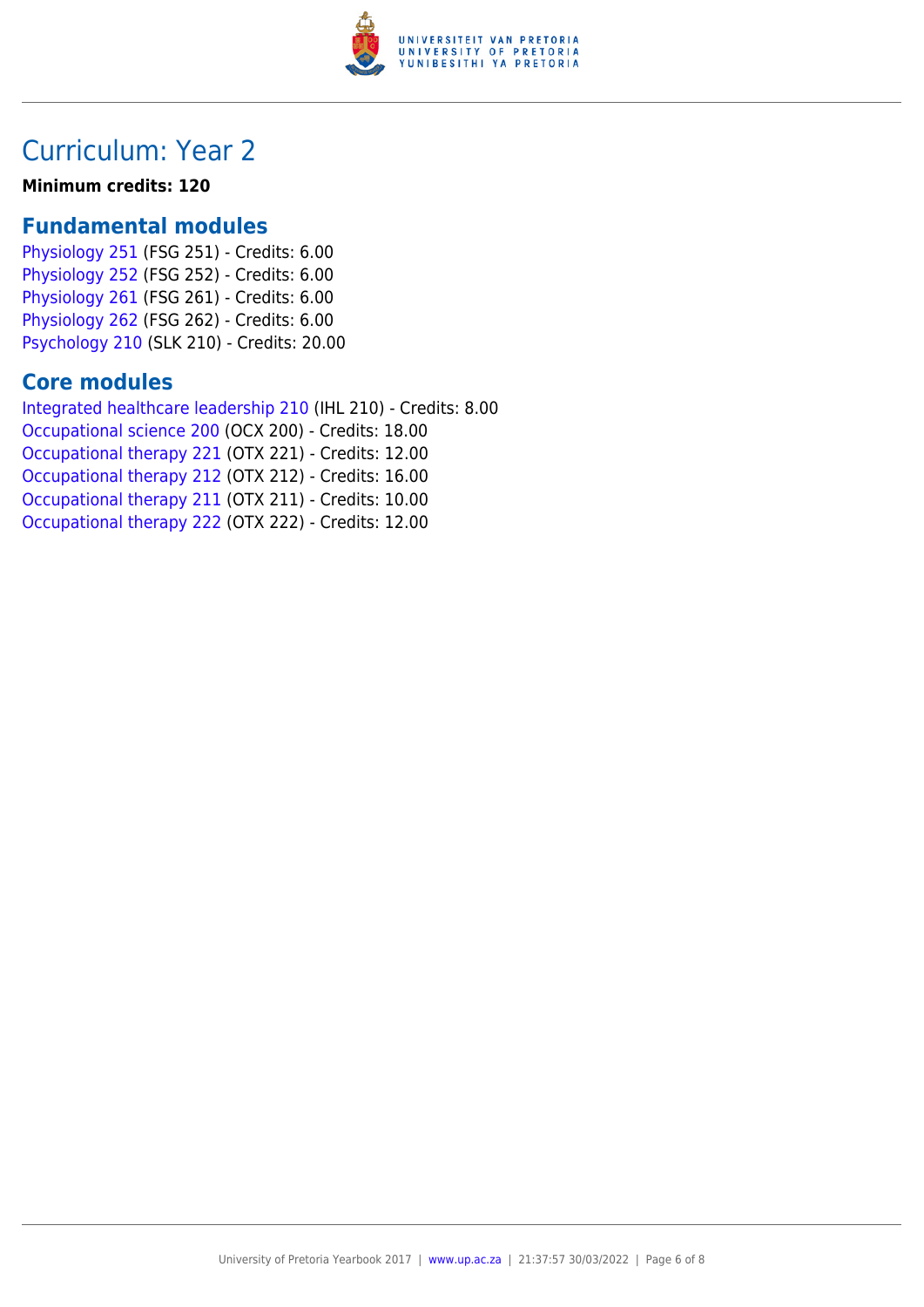

# Curriculum: Year 3

**Minimum credits: 129**

### **Fundamental modules**

[Anatomical pathology 210](https://www.up.ac.za/yearbooks/2017/modules/view/ANP 210) (ANP 210) - Credits: 10.00 [Research methodology for healthcare sciences 300](https://www.up.ac.za/yearbooks/2017/modules/view/RHC 300) (RHC 300) - Credits: 30.00

### **Core modules**

[Integrated healthcare leadership 310](https://www.up.ac.za/yearbooks/2017/modules/view/IHL 310) (IHL 310) - Credits: 8.00 [Occupational science 303](https://www.up.ac.za/yearbooks/2017/modules/view/OCX 303) (OCX 303) - Credits: 19.00 [Occupational science 311](https://www.up.ac.za/yearbooks/2017/modules/view/OCX 311) (OCX 311) - Credits: 13.00 [Occupational science 312](https://www.up.ac.za/yearbooks/2017/modules/view/OCX 312) (OCX 312) - Credits: 16.00 [Occupational therapy 311](https://www.up.ac.za/yearbooks/2017/modules/view/OTX 311) (OTX 311) - Credits: 18.00 [Occupational therapy 322](https://www.up.ac.za/yearbooks/2017/modules/view/OTX 322) (OTX 322) - Credits: 15.00